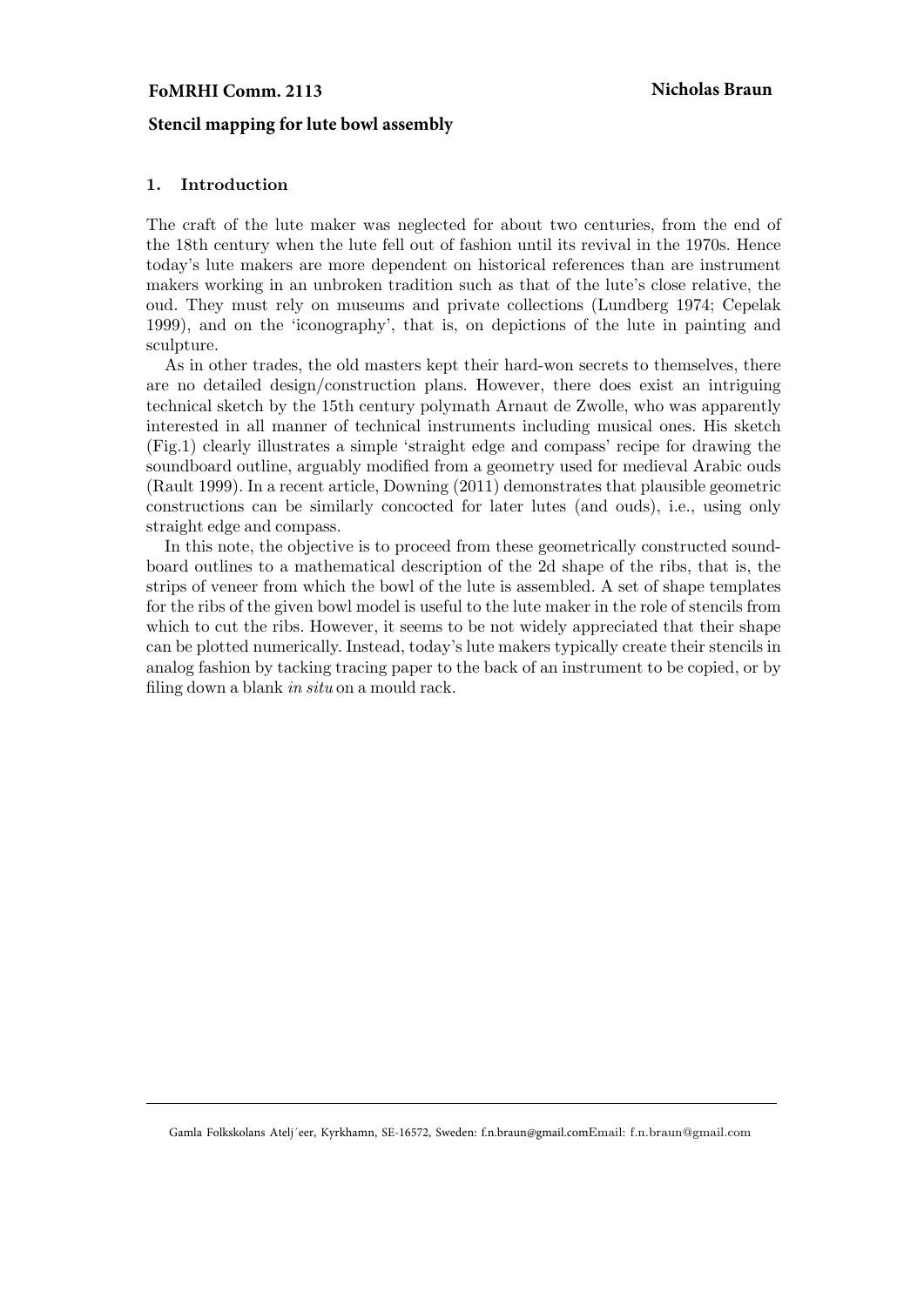

**Figure 1.** Belly elevations generated with compass and straight edge from a fiducial radius  $R$ , with associated seam structures in axial elevation. (L to r) 13th century Arabic; Arnaut de Zwolle (15th century); Magno Tieffenbrucker (1609)

There are two cases to consider. Zwolle specifies a regular polygonal cross-section, which implies that the ribs of his lute bowl were identical with one another. By the Baroque era, however, a shallower cross-section had become en vogue ('more flat in the back, they lie better on the stomach and do not endanger people to grow crooked' (Thurston 1958)). The shallow-bowl design the right of Fig.1 is from an extant lute dated 1607, by Magno Tieffenbrucker (Cepelak 1999). With this type the ribs are no longer identical, hence such bowls are known as 'multi-rib' bowls (Lundberg 1974).

In the following it is seen that the identical-rib case has a simple analytical form Eqn (2). The multi-rib case on the other hand requires a more involved computational treatment. The palmate frond of Fig.2 illustrates the generic look of a multi-rib stencil set computed via the method proposed.

## 2. Method

The general topic of paneling of surfaces into developable strips is very familiar in the computer-aided geometrical design (CAGD) literature (Weiss 1988; Hoschek 1998; Anastas et al. 2016), with many and diverse applications including e.g. architecture (Pottman et al. 2007; Postle 2012) and shoe design (Tang and Wang 2005). Another relevant strand in the CAGD literature looks at accommodating the shapes of classical instruments using various modeling curves, from cubic splines (Stroeker 2015) to more exotic cycloids or catenaries (Mann 2003). Here, because of the compass and straight edge mode of construction in Fig.1, we are concerned specifically with the older ancestral 'arc spline' type (Maier 2014).

### 2.1. Sinusoidal approximation

Let  $\rho(z)$  denote the belly profile about its mid-axis z, composed of arc segments having the form  $\rho(z) = (r^2 - (z - z_c)^2)^{1/2} + \Delta$ , where r is a curvature radius and  $z_c$ ,  $\Delta$  locate the center of curvature.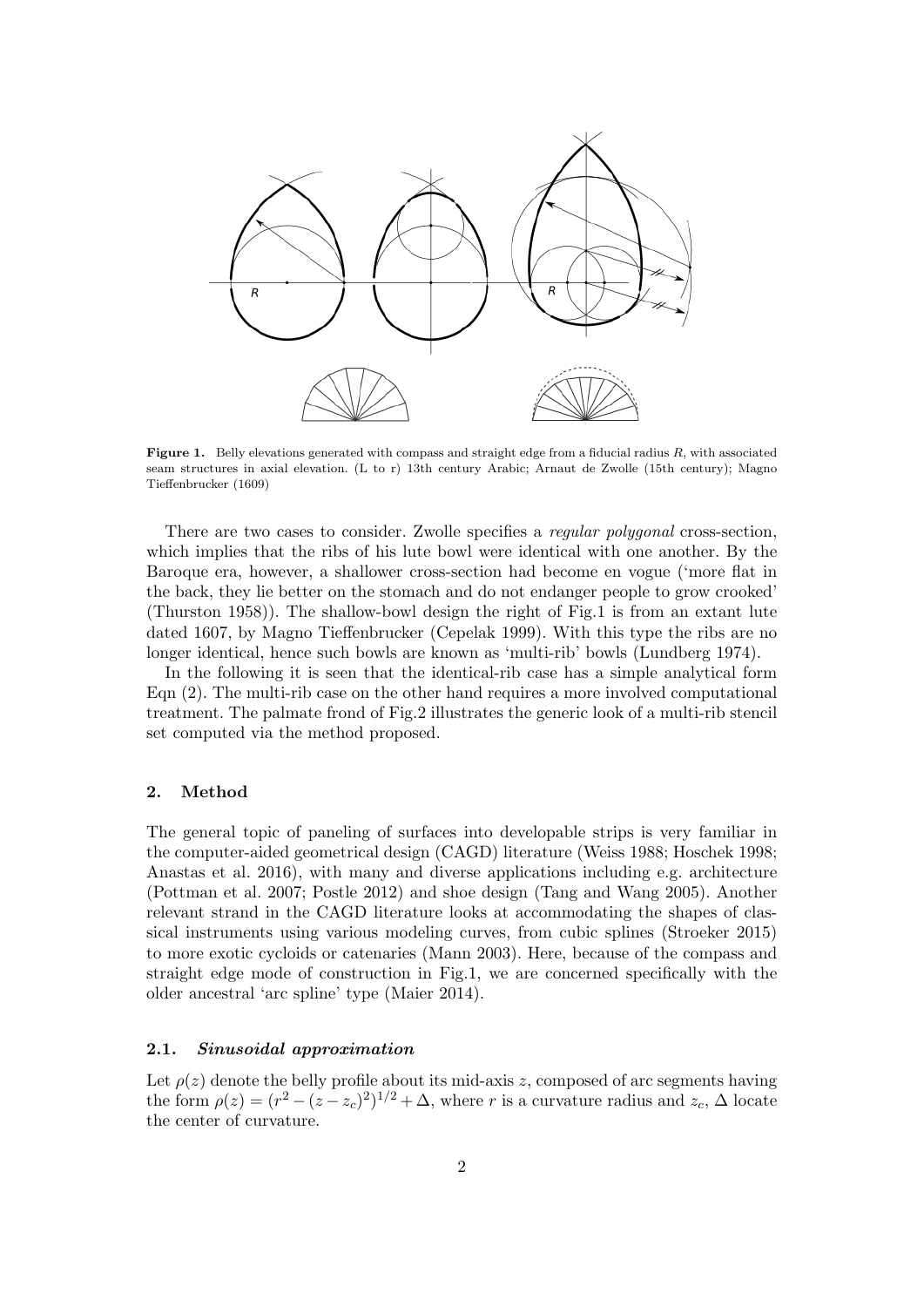

Figure 2. Algorithmically computed stencil map for the flattened-back 11-rib Tieffenbrucker bowl. Depth 143mm, breadth 353mm Cepelak (1999) ( $\delta = 0.22$ ). The stem is the belly fiducial radius marked in Fig.1.

|  |  | <b>Table 1.</b> Sinusoidal approximation parameters |  |
|--|--|-----------------------------------------------------|--|
|--|--|-----------------------------------------------------|--|

| segment             | $u_0/\pi R$     | r/R                 | $\phi/\pi$ | 'R        |  |
|---------------------|-----------------|---------------------|------------|-----------|--|
|                     | Medieval Arabic |                     |            |           |  |
| A<br>B              | 0<br>1/2        | 1<br>$\overline{2}$ | 0<br>1/4   | 0<br>$-1$ |  |
| Zwolle modification |                 |                     |            |           |  |
| С                   | 1               | $2-2^{1/2}$         | $-0.957$   | 0         |  |
|                     |                 |                     |            |           |  |

Recasting  $\rho(z)$  with respect to its path length u, one obtains the general form

$$
\rho(u) = r\sin(u/r + \phi) + \Delta \tag{1}
$$

Hence the stencil outline for identical-rib bowls is given by

$$
width (u) \approx \pi \rho(u)/n,
$$
\n(2)

where  $n$  is the rib count. The key assumption here is that the path length along a rib's mid-axis may be approximated by the path length along its edge. This approximation improves with increasing n.

Table 1 lists the coefficients of Eqn (1) for the two identical-rib designs of Fig.1. The tabulated  $u_0$  values demarcate the crossover between segments of a profile occurs, i.e. the points of compound curvature.

### 2.2. Multi-rib algorithm

In so-called uv-mapping algorithms of the type available in standard CAGD packages, the 3d surface is discretized into triangular faces and these are then laid out in 2d according to some choice of edge-matching strategy. For non-developable surfaces (non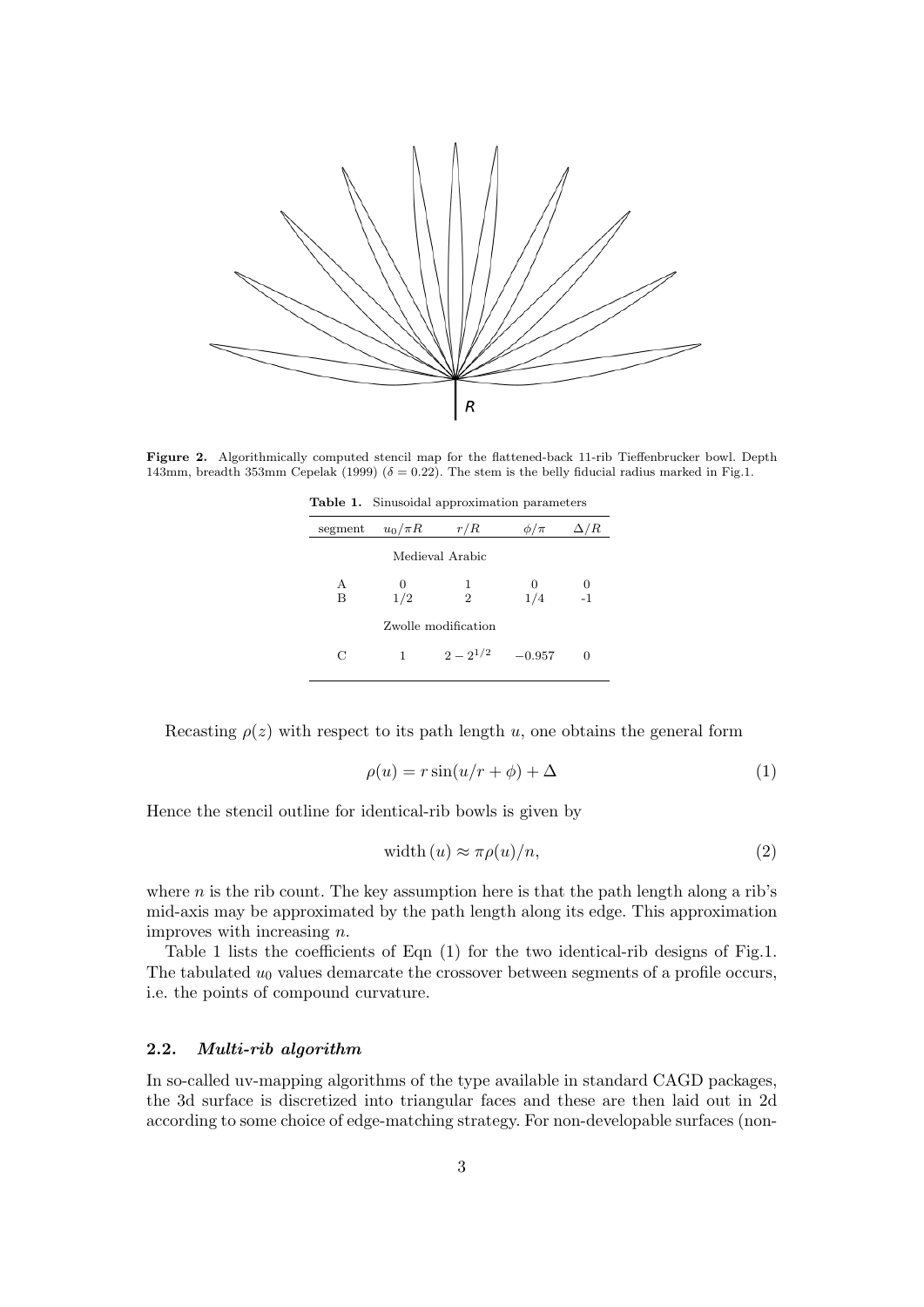zero Gaussian curvature) edge matching can only ever be partially realized (Sheffer and de Sturler 2001). The mesh triangles of a developable surface on the other hand, by definition, may be arranged in a fully edge matched configuration (Postle 2012). Computation of lute rib stencils falls into this latter straightforward category.

The 3d bowl model to be mesh-discretized is fully specified by its seams, i.e., the loci along which adjacent ribs abut. Referring to the axial elevations of Fig.1 we assign each seam an index k, ranging from  $k = 0$  at the mid-rib edges to  $k = (n - 1)/2$  at the bowl rim. It is assumed that  $n$  is odd, as is generally the case for lutes. With this indexing, the 'sweep phase' with respect to the belly normal is seen to be  $(k+1/2)\pi/n$ .

To accommodate flattening we introduce a parameter

$$
\delta = \cos(\pi/2n) \frac{\text{breadth}/2}{\text{depth}} - 1 \tag{3}
$$

and radially attenuate the seams by individual factors  $f_k \leq 1$ 

$$
f_k = \frac{1 + 2\delta k/(n-1)}{1+\delta}.\tag{4}
$$

This completes specification of the 3d bowl model. Now let  $\{L_i\}$ ,  $\{M_i\}$  denote its discretization into 3d vertices along adjacent seams, i.e. the edges of a rib. Our objective is to map these seam pair vertices to the 2d pair  $\{P_i\}, \{Q_i\}$  demarcating the corresponding stencil. This is achieved iteratively along the sequence in  $i$ , starting from  $i = 0$ , using the lengths shown in Fig.1 which are conserved under the mapping

$$
a = |L_i - M_i| \n b = |L_i - L_{i+1}| \n c = |L_{i+1} - M_i| \n d = |L_{i+1} - M_{i+1}| \n e = |M_i - M_{i+1}|
$$
\n(5)

The iterative step is

$$
P_{i+1} = P_i + (b/a) \mathbf{M}_{\gamma} (Q_i - P_i)
$$
  
\n
$$
Q_{i+1} = P_{i+1} + (d/c) \mathbf{M}_{\epsilon} (Q_i - P_{i+1})
$$
\n(6)

where M is the anti-clockwise 2d rotation matrix for the angles  $\gamma$ ,  $\epsilon$  of Fig.3 determined via the cosine rule.

#### References

- Anastas, Y, M Gillet, L Rowenczyn, and O Baverel. 2016. "Complex surface approximation with developable strips." Journal of the International Association for Shell and Spatial Structures 57: 133.
- Cepelak, J. 1999. "Lutes in the Lobkowicz Collection Nelahozeves Castle, Bohemia." Journal of the American Lute Society 32: 67.
- Downing, J. 2011. "Ancient Metrology, Ibn al-Tahhan and the Maler and Frei lutes." FoMRHI Bulletin 118. Art ref 1936.